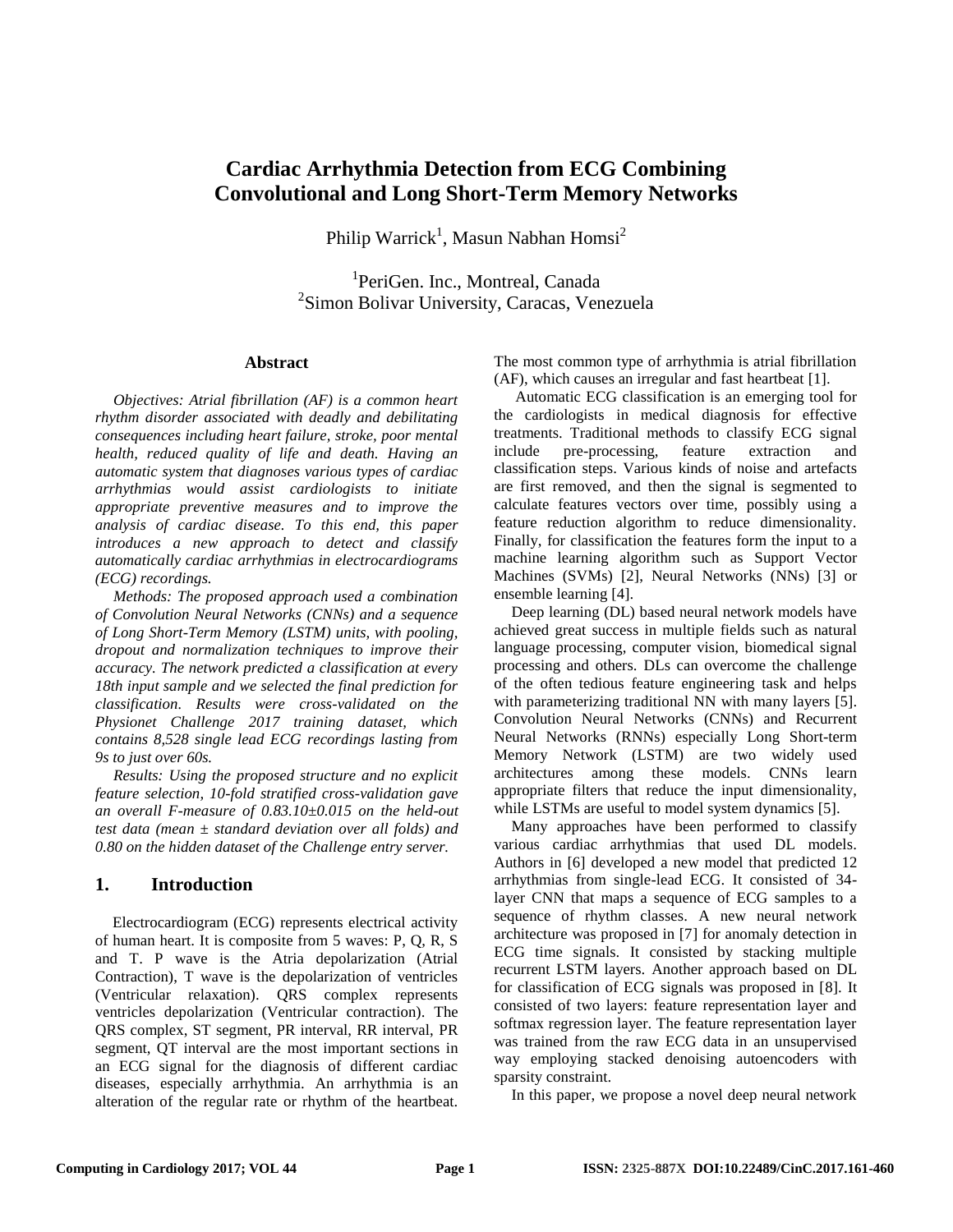that combines CNN and LSTM to effectively learn sequence data containing longer term patterns of unknown length extracted from ECG signals. The model does not require explicit pre-processing, but can adaptively discover hidden structures of different ECG entities and automatically learn their dependencies. . The output of a one-layer CNN is fed into a stack of three recurrent LSTM layers. The CNN is constructed on top of the signal vectors from a large corpus of ECG data to learn higher-level representations of PQRST regions. In our approach, the task is formulated as a temporal sequence predicting problem that can be solved under a sequence-to-sequence learning framework. The new model classifies ECG signals into normal sinus rhythm (N), atrial fibrillation (A), an alternative rhythm (O), or noisy (~). We used the PhysioNet Challenge 2017 dataset [9] which consists of 8528 ECG signals sampled at 300 Hz and mostly lasting between 30 and 60 s although there were some records as short as 6 s. We will refer to our proposed deep architecture by CL3 (One CNN and three LSTMs).

The rest of the paper is organized as follows. Detailed descriptions of our proposed deep model are presented in sections 2. Section 3 reports experimental settings and evaluation metrics, and discusses experimental results. Finally, conclusions and future directions are outlined in section 4.

# **2. CL3 Model**

The architecture of the CL3 model is illustrated in Figure 1, which consists of two main components: one is representation learning, CNN, and the other one is the sequence learning, a stack of three LSTMs. After applying one-layer CNN on the raw input sequence to extract local and discriminative features, three layers of LSTMs are put up on top of the previous CNN to encode the sequential patterns. Then, one dense layer is added to process the output of the third LSTM. Finally, a softmax function is adopted to predict the class.

### **2.1. Model architecture**

### **2.1.1. Representation learning**

This component consists of CNN and one max-pooling layer. The convolution layer performs three operations sequentially: 1D-convolution with its filters, batch normalization, with rectified linear unit (ReLU) activation. Pooling layer downsamples the inputs using the max operation. There are two reasons to use a maxpooling layer here. First, it reduces computation for upper layers. Second, it can extract local dependencies and keep the most salient information. The obtained vectors are then fed to the second component which is sequence

learning. We used 10 filters to be comparative to other filtering schemes (e.g., the use of up to 10 PCA or wavelet components is typical for biomedical signals). All system parameters including the number of filters and pooling size can be found in section 3. Dropout and Batch Normalization blocks are also explained later in section 2.2. Each ECG recording is considered a univariate time series and it is denoted by  $X = \{x_1, x_2, \ldots, x_N\}$ , where N represents the length of the ECG signal. CNN extracts the i-th feature  $a_i$  from the i-th ECG sample  $x_i$  as follows:

$$
a_i = CNN_{\theta}(x_i) \tag{1}
$$

where  $CNN_{\theta}(x_i)$  is a function that transforms an ECG signal into a feature vector a<sub>i</sub> using a CNN with  $\theta$ parameter to represent the number of filters. These features vectors  $\{a_1, a_2, \ldots, a_N\}$  are then forwarded to the sequence learning component.



Figure 1. CL3 architecture.

### **2.1.2. Sequence learning**

This component is created by stacking multiple LSTM hidden layers on top of each other, with the output sequence of one layer forming the input sequence for the next. Here three LSTM layers are used. Specifically, input of the upper LSTM layer  $(u)$  takes  $h^{m}(t)$  from the middle LSTM layer (*m*), and again the middle LSTM layer takes  $h^l(t)$  from the lower LSTM layer (*l*). The outputs of the second layer and the third layer are as same operation as LSTM<sup>1</sup> and LSTM<sup>m</sup>.

Formally, suppose there are N features obtained from the CNN  $\{a_1, a_2,...,a_N\}$  organized sequentially and t=1…N denotes the time index of ECG samples, the sequence learning component is defines as follows:

$$
h_t^l, c_t^1 = LSTM_{\theta_l}^l(h_{t-1}^l, c_{t-1}^l, a_t)
$$
\n(2)

$$
h_t^m, c_t^m = LSTM_{\theta_m}^m(h_{t-1}^m, c_{t-1}^m, h_t^l)
$$
 (3)

$$
h_t^u, c_t^u = LSTM_{\theta_u}^u(h_{t-1}^u, c_{t-1}^u, h_t^m)
$$
\n(4)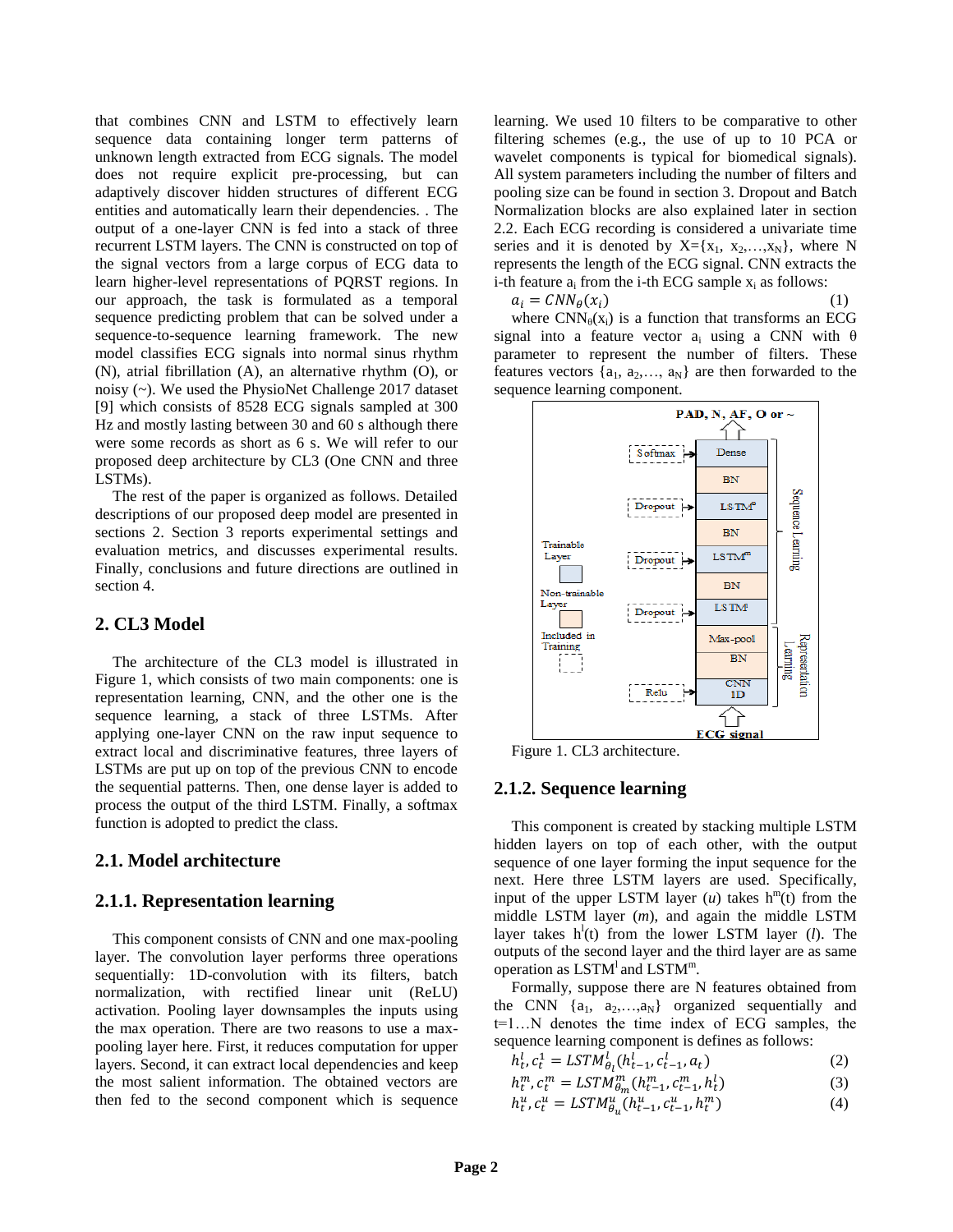where LSTM denotes a function that processes sequences of features at using a stacked of three LSTMs parametrized by  $\theta_{\rm l}$ ,  $\theta_{\rm m}$  and  $\theta_{\rm u}$  for lower, middle and upper layers; h and c are vectors of hidden and cell states of LSTMs;  $h_0^l$ ,  $c_0^l$ ,  $h_{N+1}^u$  and  $c_{N+1}^u$  are set to zero vectors.

A dense layer forms the final layer and its output is passed to a softmax function whose output is the probability distribution over labels [5].

# **2.2. Learning CL3 for ECG Classification**

The entire model is trained by minimizing the crossentropy error. Given a training sample x and its corresponding label  $y \in \{1, 2, \ldots, K\}$  where K is the number of possible labels (ECG classes), and the estimated probabilities  $\tilde{y}_i \in [0,1]$  for each label j  $\in \{1, 2, ..., K\}$ , the error is defined by equation 5, where 1{condition} could be 1 or 0. We used the Root Mean Square Propagation (RMSprop) optimization method that calculates the magnitude of recent gradients to normalize the gradients to optimize model parameters over the following objective function:

$$
L(x, y) = \sum_{j=1}^{k} 1\{y = j\} \log(\tilde{y}_j)
$$
 (5)

Dropout was employed to prevent overfitting during training: it was applied to the input of each LSTM, while Recurrent Dropout was employed to drop neurons directly in recurrent connections of each LSTM Batch Normalization was used to keep values in-bounds and avoid saturation at the various processing steps. It was performed on the outputs of the CNN and all LSTM layers.

Efficient batch-oriented training requires fixed-length input; therefore we defined a maximum length (*max\_length*) for the ECG signals in the dataset. Each ECG signal that has a length less than *max\_length* was padded with zeros. Zero label is also added to the sequence of labels to be referred as PAD class. On the other hand, those ECG signals that are longer than *max\_length* were split into multiple sequences in such that each new sequence length was less than or equal to *max\_length*. Because a large majority of signals had 9000 samples (30 s), and a significant number were twice this length (18000), we chose a *max\_length* of 9000.

The class vector now contains five different labels [PAD, N, AF, O,  $\sim$ ] which are one-hot encoded. The final target sequence for each input sequence is constructed by repeating the binary vector *rep\_length* times, defined by equation 6.

 $rep\_length = max\_length / target\_factor$  (6)

where *target\_factor* is determined experimentally. The final train input shape is (Number of sequences to be trained*\* max\_length*\*1), where 1 refers the single input signal dimension, while the final output shape is given by (Number of sequences to be trained \* *rep\_length* \* number of classes).

# **3. Experimental settings and results**

Our deep model was implemented in Python using the Keras library with a TensorFlow backend, which provides efficient functionality on CPUs and GPUs. The hyperparameters were chosen according to experiment results and they are as follows:

*a*) Batch size is 500, *Max\_length* of input sequence is 9000, and the weight matrix is initialized to 1. *b*) For CNN layer, both the number of filters and kernel size are equal to 10. *c*) For Max pooling layer, the pool size is 18. *d*) For the three LSTM layers, the number of cells is equal to 100 and both dropout and recurrent dropout are 0.1. *e*) For BN layers, 0.99, 0.001, zeros, ones, zeros, ones are used for momentum, epsilon, beta initializer, gamma initializer, moving mean initializer and moving variance initializer, respectively [5]. *f*) For the dense layer, a normal distribution centered on zero is used for kernel initializer and output shape is (9000, 500, 5). 500 is the result of the *target\_factor=18* sample decimation effect of the max pooling layer, while 5 represents number of classes.

The classifier performance was evaluated in terms of F1-measure and it is calculated by  $F1=2*(P*R)/(P+R)$ . It represents the harmonic mean of Precision (P) and Recall (R). P is the ratio of true positives to all predicted positives and given by P=TP/(TP+FP). For more information, refer to [9].

Table 1. Results of different experiments and entries.  $\sigma$  is the cross-validation F1 standard deviation.

| #              | Model          | 10-folds CV<br><b>Network</b> |                       |       | Entry        |                              |
|----------------|----------------|-------------------------------|-----------------------|-------|--------------|------------------------------|
|                |                | variant(s)                    | Class                 | F1    | $\sigma$ (%) | F1                           |
|                |                |                               |                       | (% )  |              | (% )                         |
| 1              | CL3            | <b>Batch</b>                  | N                     | 90.10 | 0.30         | 92                           |
|                |                | $size=500$                    | AF                    | 76.00 | 6.20         | 85                           |
|                |                |                               | О                     | 75.20 | 3.50         | 75                           |
|                |                |                               | $\sim$                | 47.10 | 10.90        |                              |
| I              | <b>Overall</b> |                               |                       | 83.10 | 1.50         | 84                           |
| $\overline{2}$ | CL3            | <b>Batch</b>                  | N                     | 90.20 | 1.00         | 91                           |
|                |                | size= $500 \&$                | AF                    | 75.90 | 6.50         | 82                           |
|                |                | Class                         | O                     | 75.50 | 3.70         | 74                           |
|                |                | weight                        | $\tilde{\phantom{a}}$ | 48.50 | 1.34         | $\qquad \qquad \blacksquare$ |
| П              | Overall        |                               |                       | 83.30 | 2.20         | 82                           |
| 3              | CL3            | Dilated                       | N                     | 89.70 | 0.80         | 92                           |
|                |                | $CNN=2$                       | AF                    | 75.70 | 5.50         | 83                           |
|                |                |                               | O                     | 74.10 | 3.40         | 75                           |
|                |                |                               | $\sim$                | 47.10 | 9.00         |                              |
| Ш              | Overall        |                               |                       | 82.60 | 1.70         | 83                           |

Three experiments were conducted to evaluate the effectiveness of the proposed deep architecture for ECG signal classification. Table 1 displays 10-fold cross validation scores of those experiments along with the 3 best entries submitted to the challenge server. It can be noted that Experiment 2 exhibited the best F1 (83.30%), but its standard deviation  $(σ)$   $(1.80)$  is higher than